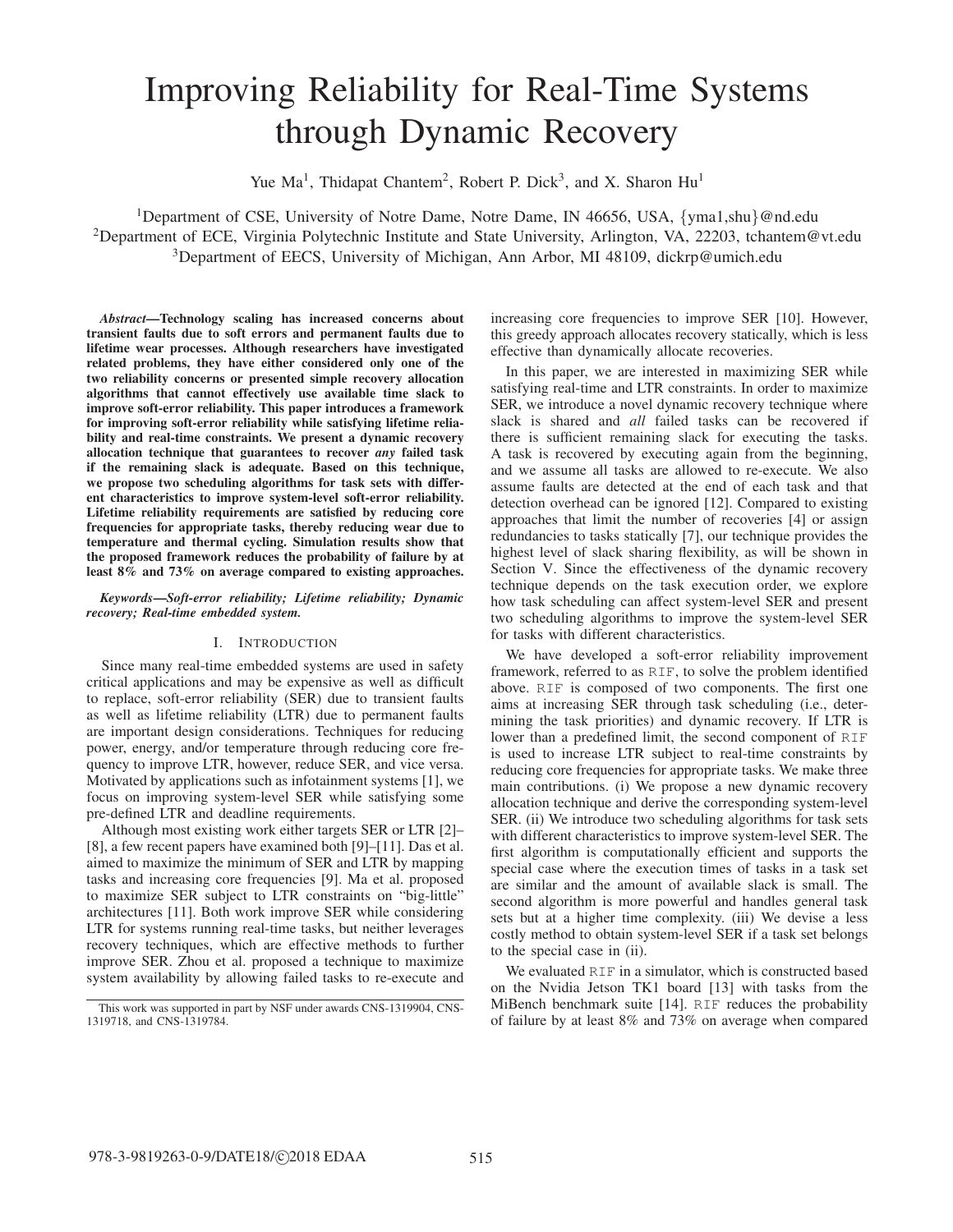to existing approaches.

#### II. SYSTEM MODELS AND PROBLEM FORMULATION

In this section, we first introduce the system models. We then outline the problem of interest and present an overview of our framework.

# *A. Task model*

We consider a frame-based task set composed of independent tasks. Tasks are executed on a DVFS-enabled multicore processor where each core supports *L* frequency levels. The frequency levels are sorted in increasing order such that the  $L^{th}$  level,  $l_L$ , has the highest frequency. We assume that tasks are allocated to cores at design time (similar to partitioned scheduling [15]) and task migration between cores is not allowed  $[4]$ ,  $[11]$ ,  $[15]$ ,  $[16]$ . We also assume a task and its recovery should execute on the same core.

A task,  $\tau_i$ , is associated with a tuple  $\{f_i(l_i), c_i(l_i), p_i\}$ where  $f_i(l_i)$  and  $c_i(l_i)$  are the core frequency and worst-case execution time of  $\tau_i$  if the core is running at frequency level  $l_i$ , respectively.  $p_i$  is  $\tau'_i s$  priority (a large value for  $p_i$  denotes a higher priority), and tasks' priorities determine their execution order. Since we aim to guarantee the real-time constraint for each task, any changes to priorities are acceptable as long as they do not violate timing requirements. Tasks should complete their executions by a common deadline, *D*. The slack is used to re-execute failed tasks and a core's slack, *s*, is defined as  $D - \sum_{i=1}^{\Pi} c_i(l_i)$  where  $\Pi$  is the tasks executing on the core. Since tasks have the same period, we do not need to distinguish instances (i.e., jobs) of a task.

# *B. Soft-error and lifetime reliability*

The soft-error reliability of a task is the probability that this task successfully completes. For task  $\tau_i$  executing at the core frequency level  $l_i$ ,  $r_i^t(l_i)$  is the probability that no soft error occurs during its normal execution.  $r_i^t(l_i)$  depends on the core frequency level and the execution time of  $\tau_i$  [2], [9], [10],

$$
r_i^t(l_i) = e^{-\lambda(l_i)\frac{c_i(l_i)}{f_i(l_i)}},\tag{1}
$$

where  $\lambda(l_i)$  is the fault arrival rate and

$$
\lambda(l_i) = \lambda_L 10^{\frac{d \times (1 - f_i(l_i))}{1 - f_i(l_1)}},\tag{2}
$$

where  $l_1$  is the lowest core frequency level and  $\lambda_L$  is the average fault arrival rate when executing at the highest frequency level. *d* is a hardware specific constant that indicates the sensitivity of fault rates on frequency scaling.

Lifetime reliability depends on multiple wear-out effects. Wear due to electromigration, stress migration, and timedependent dielectric breakdown is exponentially dependent on operating temperature. Wear due to thermal cycling depends on the amplitude (e.g., the difference between the peak and valley temperature), period, and cycle maximum temperature [17]. To improve LTR, both the operating temperature and the effects of thermal cycling should be reduced. We use a Monte Carlo simulation based modeling tool [17] to obtain system-level LTR and evaluate our framework, but our work is independent on the underlying reliability modeling tool.

# *C. Problem formulation*

Given the importance of SER, LTR, and real-time requirements, we aim to solve the problem of maximizing systemlevel SER for each core,  $R_{sys}$ , while satisfying real-time and LTR (measured by the mean-time-to-failure (MTTF) [5], [17]) constraints:

$$
\sum_{\tau_i \in \Pi} c_i(l_i) \leq D,\tag{3}
$$

$$
MTTF \geq MTTF_{TH}, \tag{4}
$$

where  $MTTF_{TH}$  is the minimum MTTF that the system must achieve [16] and  $\Pi$  is the tasks executing on the core.  $R_{sys}$  is defined as the probability that all tasks complete successfully. A task is considered to be successful if it encounters no soft error during its first execution or successfully completes in the second execution (where the second execution is the recovery). Hence,  $R_{sys}$  is not only determined by the SER of each task, but also the recovery technique. We will discuss how to obtain *R*sys with our proposed dynamic recovery technique in Section III-A. Note that we assume task migration between cores is not allowed and tasks execute on the same core with their recoveries. Since the solutions are independent on different cores, we propose to solve the problem for one core, and the solution can be applied to other cores.

## *D. Overview of framework*

We propose a soft-error reliability improvement framework (RIF) to solve the problem defined above. RIF consists of two components. One focuses on improving system-level SER and the other on satisfying LTR and real-time constraints. In order to maximize system-level SER, the first component allows tasks to run at the highest core frequency and improves systemlevel SER through dynamic recovery and task scheduling. We first derive how to calculate system-level SER with our dynamic recovery technique and discuss how task scheduling affects the system-level SER. Then, we describe an efficient scheduling algorithm for task sets with some special properties and a more powerful scheduling algorithm for general task sets. The second component of RIF checks whether the LTR constraint (in (4)) is satisfied. If not, core frequencies of lower priority and power-hungry tasks are iteratively reduced until both the LTR and real-time constraints are satisfied. In the subsequent sections, we will discuss the details.

# III. IMPROVING SOFT-ERROR RELIABILITY

In this section, we first introduce our dynamic recovery technique and discuss how task scheduling affects system-level SER. We allow all tasks to run at the highest core frequency, and then schedule tasks to improve the system-level SER.

#### *A. Dynamic recovery technique*

We propose a new approach to dynamically allocate recoveries to failed tasks. In our technique, available slack is shared by *all* tasks and dynamically assigned on a first-come, firstserve basis. A recovery is allocated to task  $\tau_i$  if the remaining slack is no smaller than  $c_i(l_L)$ . The recoveries are required to execute at the highest core frequency. Although a recovery may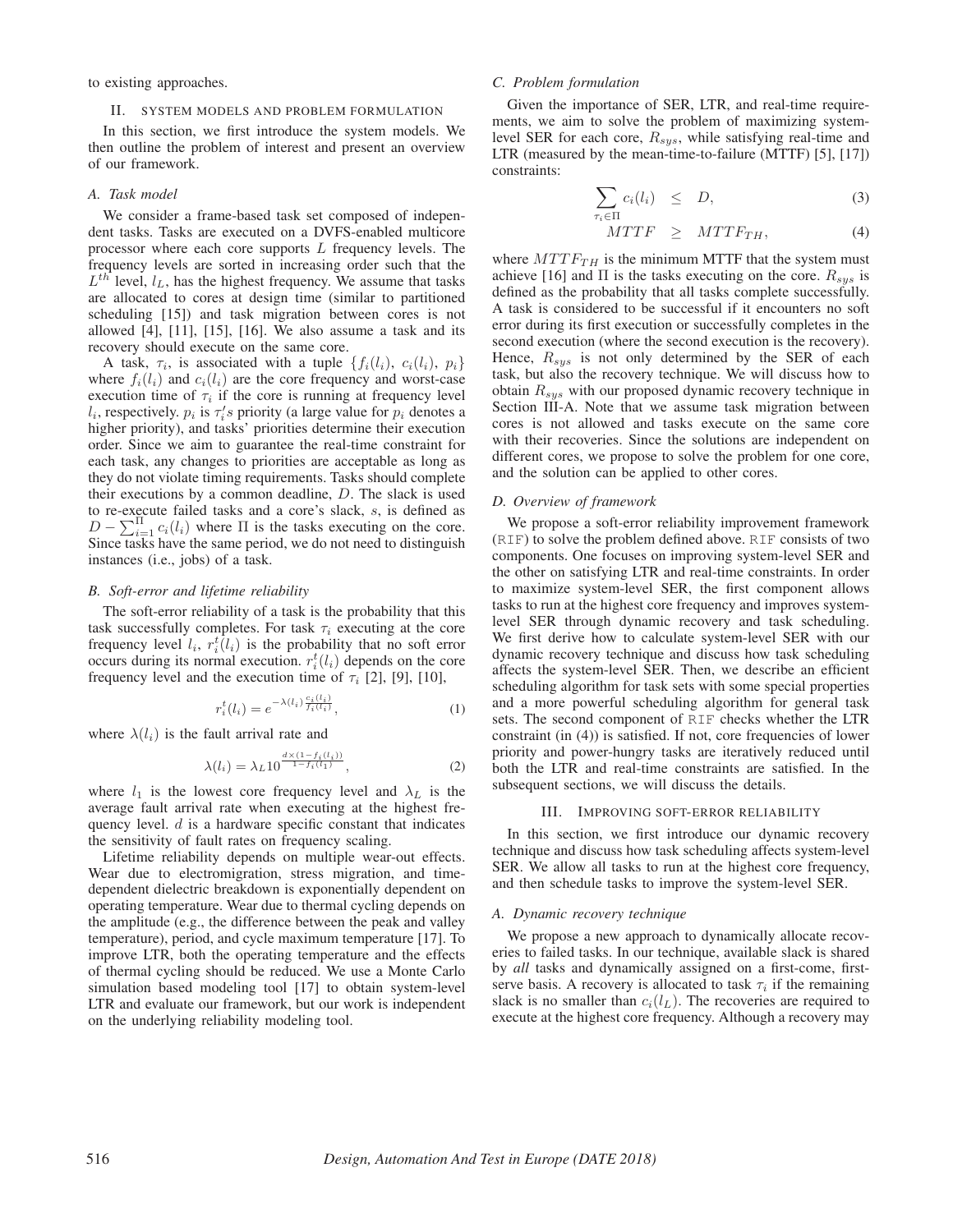still fail due to the occurrence of soft errors, the probability that both a task and its recovery fail is very low. Therefore, we only allocate one recovery for each task to prevent a task from consuming too much slack<sup>1</sup>. Since a recovery is allocated only when the remaining slack is adequate, the recovery itself will not violate the real-time requirement. At the same time, whether a high priority task consumes slack affects recovery allocation of a lower priority task since the higher priority task is executed first. Hence, task scheduling directly impacts system-level SER.

We now discuss how to obtain the system-level SER with a given schedule S. For a schedule,  $r_i^s(S)$  denotes the probability that  $\tau_i$  has a recovery and the recovery completes successfully. Hence, the probability that a task completes successfully is

$$
r_i(\mathcal{S}) = 1 - (1 - r_i^t) \times (1 - r_i^s(\mathcal{S})).
$$
 (5)

It follows that the system-level SER is

$$
R_{sys}(\mathcal{S}) = \prod_{i=1}^{n} \{1 - (1 - r_i^t)(1 - r_i^s(\mathcal{S}))\}.
$$
 (6)

 $R_{sus}(\mathcal{S})$  denotes the system-level SER is determined by  $\mathcal{S}$ .

The variable  $r_i^s(\mathcal{S})$  is the key to obtain the  $R_{sys}(\mathcal{S})$ . We use a concept called execution pattern to calculate  $r_i^s(\mathcal{S})$ . Suppose  $S = {\tau_1, \ldots, \tau_n}$  where task  $\tau_i$  has a higher priority than  $\tau_{i+1}$ . We use the execution pattern,  $P_i$ , to indicate the successful and failed tasks before  $\tau_i$ . Inside an execution pattern,  $\tau_k^+$  denotes the successful completion of  $\tau_k$  and  $\tau_k^-$  indicates that  $\tau_k$  has failed. Since one execution pattern is composed of *i*−1 tasks, there are  $2^{i-1}$  patterns for  $\tau_i$ , and we use  $\mathcal{P}_{i,j}$  to indicate the  $j<sup>th</sup>$  pattern. The value of  $r_i^s(S)$  can be determined if we know the time used by the recovered tasks in each pattern, denoted by  $T(\mathcal{P}_{i,j})$ , and the probability that each pattern appears, denoted by  $Prob(\mathcal{P}_{i,j})$ . Suppose there are *m* patterns satisfying

$$
T(\mathcal{P}_{i,j}) + c_i(l_L) \le s,\tag{7}
$$

where *s* is the shared slack. Then  $r_i^s(S)$  can be calculated by

$$
r_i^s(\mathcal{S}) = \begin{cases} r_i^t \times \sum_{j=1}^m Prob(\mathcal{P}_{i,j}), & \text{if } m > 0, \\ 0, & \text{otherwise,} \end{cases}
$$
 (8)

where  $m = 0$  means that  $\tau_i$  can never be recovered.

The key to obtain  $r_i^s(S)$  is to calculate  $T(\mathcal{P}_{i,j})$  and  $Prob(\mathcal{P}_{i,j})$  for each pattern.  $T(\mathcal{P}_{i,j})$  can be obtained as follows. A task  $\tau_i$  uses slack to recover only when the remaining slack is larger than  $c_i(l_L)$ , so it is possible that a failed task with large execution time does not use the slack. We search each failed task in  $\mathcal{P}_{i,j}$  and calculate  $T(\mathcal{P}_{i,j})$  iteratively. We first initialize  $T(\mathcal{P}_{i,j}) = 0$ . Then, for each failed task  $\tau_k$  in  $\mathcal{P}_{i,j}$ , if  $c_k(l_L) \leq s$ , update  $T(\mathcal{P}_{i,j}) = T(\mathcal{P}_{i,j}) + c_k(l_L)$  and  $s = s - c_k(l_L)$ . For  $Prob(\mathcal{P}_{i,j})$ , note that it simply depends on the SER of each task included in the pattern. That is,

$$
Prob(\mathcal{P}_{i,j}) = \prod_{\tau_k^+ \in \mathcal{P}_{i,j}} r_k^t \times \prod_{\tau_k^- \in \mathcal{P}_{i,j}} (1 - r_k^t). \tag{9}
$$

Based on Eq. (6), task scheduling affects the system-level SER. We next introduce two scheduling algorithms for task sets with different characteristics to improve the system-level SER.

# *B. An efficient scheduling algorithm*

We propose an efficient soft-error reliability improvement scheduling algorithm (ERIS) to improve system-level SER if the task sets satisfy certain conditions.

The algorithm is built on an observation that a schedule allowing more tasks to recover does not always leads to a higher system-level SER. For a given slack, allowing tasks with short execution time to recover may prevent tasks with long execution time to re-execute and finally reduce the overall system-level SER. Only when task sets satisfy the following conditions, allowing more tasks to recover leads to a higher system-level SER.

*Theorem 1:* If a core has *n* tasks, and the slack, *s*, satisfies the following conditions,

(i) 
$$
s < c_{\text{max}}
$$

(ii)  $(n-1)c_{\min} \geq 2c_{\max}$ ,

then a schedule allowing more tasks to recover always leads to a higher system-level SER. *c*min and *c*max are shortest and longest execution time when the core frequency at the highest level, respectively. We omit the proof due to page limit.

Theorem 1 provides some intuition on how to schedule tasks. That is, the schedule that maximizes the number of tasks capable of being recovered would maximize the systemlevel SER. Observe that a task with a high priority and which executes earlier has a larger probability of recovering because less slack is consumed by prior tasks. In order to preserve slack for later tasks, high priority tasks should have short execution times. Hence, we propose an efficient scheduling algorithm (ERIS) that assigns the priority to tasks according to their execution times. Given a task set that satisfies the conditions in Theorem 1 and is scheduled according to ERIS, i.e.,  $p_i < p_j$ if  $c_i(l_L) > c_j(l_L)$ , then the system-level SER is maximized.

Since obtaining the system-level SER is useful not only for evaluating our proposed framework, but also in other work, e.g., reliability-aware energy management [4], we develop a method to obtain the system-level SER in pseudo-polynomial time for task sets that satisfy Theorem 1 and which are scheduled by ERIS. This method reduces the overhead in finding the execution patterns satisfying (7). We simplify  $r_i^s(S)$ to  $r_i^s$  whenever doing so does not introduce ambiguity.

Suppose a schedule of *n* tasks is  $S = {\tau_1, \ldots, \tau_n}$ , where  $p_i > p_{i+1}$  and  $c_i(l_L) < c_{i+1}(l_L)$ . For  $\tau_i$ , we introduce two concepts: i) *heavy* set,  $\Omega_i^+$ , is a subset of tasks in  $\{\tau_1, \ldots, \tau_{i-1}\}$  where if all tasks in  $\Omega_i^+$  fail, the slack needed to recover all tasks in  $\Omega_i^+$  is larger than  $s - c_i(l_L)$ ; ii) *light* set,  $\Omega_i^-$ , is a subset of tasks in  $\{\tau_1, \ldots, \tau_{i-1}\}$  where if all tasks in  $\Omega_i^-$  fail, the slack needed to recover is smaller than or equal to  $s - c_i(l_L)$ . Tasks in both  $\Omega_i^+$  and  $\Omega_i^-$  are sorted by decreasing priority. Let  $\Omega_{i,j}^-$  be the *j*<sup>th</sup> light set for task  $\tau_i$ . If  $\Omega_{i,j}^- = {\tau_1, \tau_2}$ , it means that the combined slack needed by *τ*<sub>1</sub> and *τ*<sub>2</sub> to recover is smaller than or equal to  $s - c_i(l_L)$ . Based on this definition, one light set coincides with one execution pattern satisfying (7). Hence, finding all the light sets is equivalent to finding all the execution patterns satisfying (7), which can then be used to compute the system-level SER. We state three lemmas used to find light sets. The proofs are omitted due to page limit.

<sup>&</sup>lt;sup>1</sup>The presented technique can be extended to allow some critical tasks to receive more than one recovery. The details are left to future work.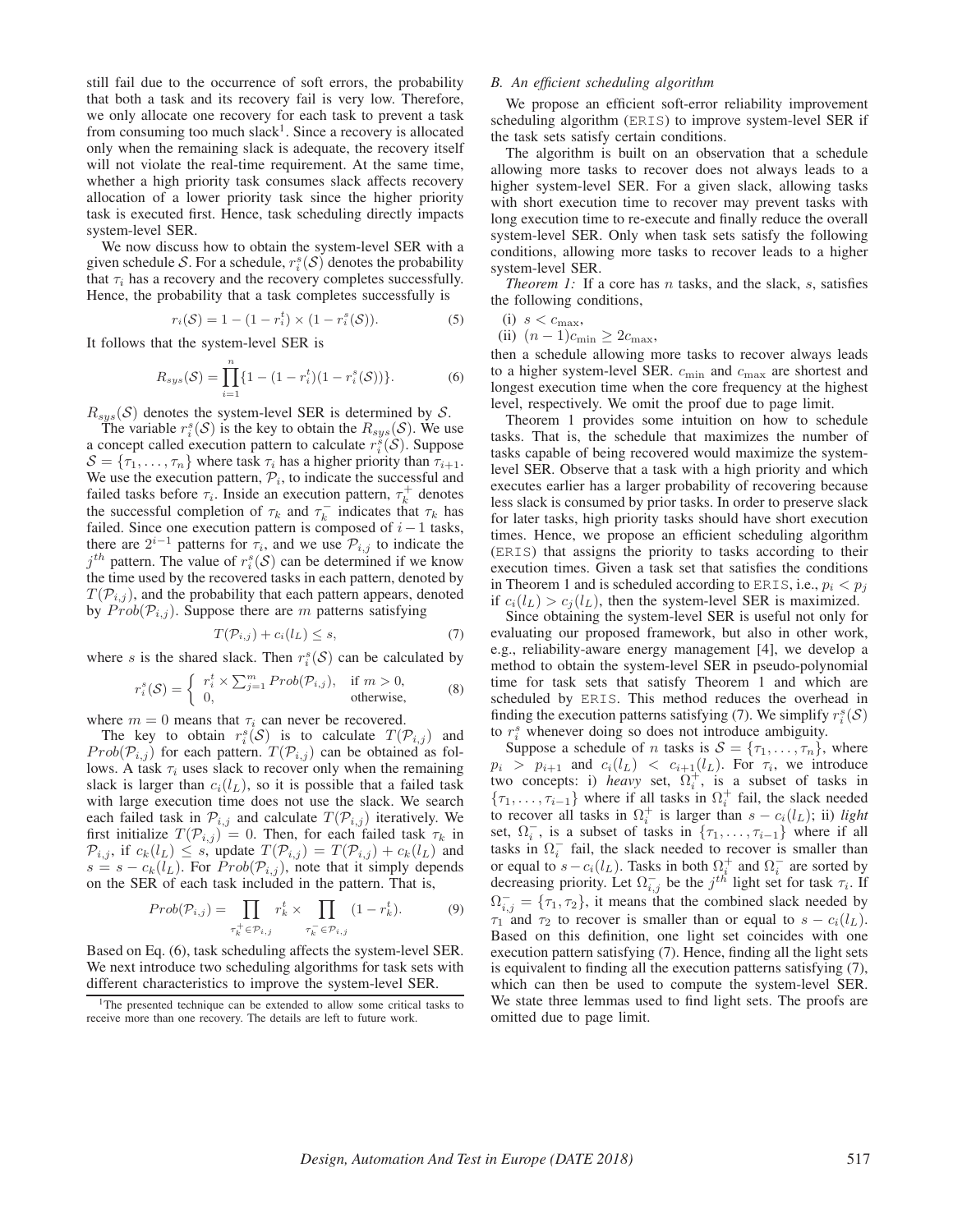*Lemma 1:* With ERIS, a set  $\Omega_i$  is a heavy set for  $\tau_i$  only when  $\sum_{\tau_j \in \Omega_i} c_j(l_L) > s - c_i(l_L)$ .

*Lemma* 2: If  $\Omega_{i,j}^+$  is a heavy set of  $\tau_i$ ,  $\Omega_{i,k}^+$  is also a heavy set if  $\Omega_{i,k}^+$  is a super set of  $\Omega_{i,j}^+$ , i.e.,  $\Omega_{i,j}^+ \subset \Omega_{i,k}^+$ .

*Lemma 3:* With ERIS, if  $\Omega_{i,j}^{\dagger}$  is a heavy set of  $\tau_i$ , it is also a heavy set of  $\tau_{i+1}$ .

For a task  $\tau_i$ , we divide all its light sets into groups.  $G_{i,k}$ , the  $k^{th}$  group of  $\tau_i$ 's light sets, consists of light sets in which each set has exactly *k* tasks. Based on this definition, for task  $\tau_i$ , there are *i* groups, i.e.,  $G_{i,0}$  to  $G_{i,i-1}$ . Based on Lemmas 1– 3 and the definition of  $G_{i,k}$ , we provide a guideline on how to find light sets for each task, which will, in turn, help to maximize system-level SER.

*Theorem 2:* For task sets that satisfy Theorem 1 and which are scheduled by ERIS, if a light set,  $\Omega^-$ , in  $G_{i-1,k}$  satisfies  $\sum_{\tau_j \in \Omega}$ - *c<sub>j</sub>*(*l*<sub>L</sub>) ≤ *s* − *c<sub>i</sub>*(*l*<sub>L</sub>),  $\Omega$ <sup>−</sup> is also a light set in *G<sub>i,k</sub>*. If  $\Omega^{-1}$  is a light set in  $G_{i-1,k-1}$ , it is also a light set in  $G_{i,k}$  if  $c_{i-1}(l_L) + \sum_{\tau_j \in \Omega^-} (c_j(l_L)) \leq s - c_i(l_L).$ 

We omit the proof of Theorem 2 due to page limit. Based on Theorem 2, we find all light sets for each task iteratively following a dynamic programming strategy.

The details of our method is shown in Alg. 1. We initialize  $G_{i,0}$  for each task in Lines 2–8.  $G_{i,0}$  is initialized to  $\{\emptyset\}$  if  $c_i(l_L) \leq s$ , which means  $\tau_i$  can be recovered if the slack is not consumed by other tasks.  $G_{i,0} = \emptyset$  means  $\tau_i$  can never be recovered. We construct  $G_{i,k}$  for each task in Lines 9–28. Based on Theorem 2,  $G_{i,k}$  is first set to  $\emptyset$  (in Line 11) and then additional light sets are added to  $G_{i,k}$  in Lines 12–22. For each light set in  $G_{i-1,k}$ , if it is still a light set for  $\tau_i$ , it is added into  $G_{i,k}$  (in Lines 12–16). Similarly, for each light set in  $G_{i-1,k-1}$ , we determine whether the set remains light if  $\tau_{i-1}$ is added (in Lines 17–22). Based on Lemma 2, if  $G_{i,k} = \emptyset$ , groups from  $G_{i,k+1}$  to  $G_{i,i-1}$  are also equal to  $\emptyset$  (in Lines 23– 26). Finally we return groups of light sets  $\{G_{i,0},\ldots,G_{i,i-1}\}\$ (in Line 29). The complexity of Alg. 1 is  $O(n \times K)$  where  $K(K \leq 2^n)$  is the number of returned light sets.

# *C. A general scheduling algorithm*

Although ERIS is more efficient and effective in scheduling tasks satisfying the conditions in Theorem 1, for general task sets, it may lead to suboptimal schedule. In this subsection, we present a general soft-error reliability improvement scheduling algorithm (GRIS) for general task sets where a task's execution time can be any arbitrary value. GRIS guarantees the system-level SER is always higher than the static recovery techniques [4], [10]. GRIS first finds the optimal solution, set Φ, for the static recovery allocation problem. It then elevates the priority of tasks in  $\Phi$  to further improve SER.

It can be seen that solving the static recovery allocation problem is the key to GRIS. This static recovery allocation problem is a variation of the knapsack problem, which can be solved using dynamic programming. Let  $\Phi\{i, s'\}$  be a set of tasks that achieves the maximum system-level SER where some tasks in  $\{\tau_1, \tau_2, \ldots, \tau_i\}$  can be recovered under the constraint that the slack is less than or equal to  $s'$ . Given this construction, a dynamic program for solving the knapsack

```
1: procedure \overline{FIND\_SET(S} = \{\tau_1, \tau_2, \ldots, \tau_n\})2: for task \tau_i in \{\tau_1, \tau_2, \ldots, \tau_n\} do
 3: if c_i(l_L) \leq s then
 4: G_{i,0} = \{\emptyset\}5: else
 6: G_{i,0} = \emptyset<br>7: end if
              end if
 8: end for<br>9: for task
         for task \tau_i in \{\tau_2, \tau_3, \ldots, \tau_n\} do
10: for k in \{1, 2, ..., i-1\} do
11: G_{i,k} = \emptyset<br>12: for light s
12: for light set \Omega^- in G_{i-1,k} do <br>13: if \sum_{n=0}^\infty (c_i(l_L)) \leq s13: if \sum_{\tau_j \in \Omega} (c_j(l_L)) \leq s - c_i(l_L) then
14: G_{i,k} = \{G_{i,k} \cup \Omega^{-}\}\15: end if
16: end for
17: for light set \Omega^- in G_{i-1,k-1} do<br>18: if c_{i-1}(l_L) + \sum_{c \in C} c_i(l_L)18: if c_{i-1}(l_L) + \sum_{\tau_j \in \Omega} (c_j(l_L)) \leq s - c_i(l_L) then
19: \Omega^- = \{\Omega^- \cup \tau_{i-1}\}<br>20: G_{i,k} = \{G_{i,k} \cup \Omega^-\}G_{i,k} = \{G_{i,k} \cup \Omega^{-}\}\21: end if
22: end for<br>23: if G_{i,k}23: if G_{i,k} = \emptyset then<br>24: G_{i,k+1} = \cdots24: G_{i,k+1} = \cdots = G_{i,i-1} = \emptyset<br>25· break
                       25: break
26: end if
27: end for<br>28: end for
         end for
29: return \{G_{i,0},...,G_{i,i-1}\} for i in \{1,2,...,n\}30: end procedure
```
problem can be leveraged to find the optimal solution, Φ{*n, s*}. We omit the details due to space limit.

Based on the solution to the static allocation problem, tasks in  $\Phi$  have a higher priority than tasks not in  $\Phi$ . The priority is assigned in such a way that if  $c_i(l_L) > c_i(l_L)$  then  $p_i < p_j$  for both  $\tau_i$  and  $\tau_j$  in  $\Phi$ . With dynamic recovery allocation, this scheduling algorithm guarantees that tasks in  $\Phi$  can always be recovered. Tasks not in  $\Phi$  can still have a recovery if some tasks in Φ successfully complete their execution. Hence, GRIS achieves a higher system-level SER than the optimal solution to the static recovery allocation problem. Since GRIS is a variation of knapsack problem, it can be completed in  $O(n \times$ *K*) where *K* is the number of tasks in  $\Phi\{n, s\}$ . Compared to ERIS, although GRIS is more complicated, simulation results in Section V show that GRIS is more effective at improving system-level SER than ERIS in some cases.

#### IV. SATISFYING LIFETIME RELIABILITY

To improve SER, it is desirable to execute tasks at the highest core frequency. However, this core frequency may violate the LTR constraint in (4). To address this problem, we propose to drop tasks' core frequencies to guarantee the LTR requirement. Dropping a task's core frequency reduces the power and operating temperature, but in turn may violate tasks' timing requirements and increase the arrival rate of transient faults (in Eq. (2)). In order to solve this trade-off problem, we propose a heuristic to reduce core frequencies for appropriate tasks. Note that although we reduce core frequencies of tasks,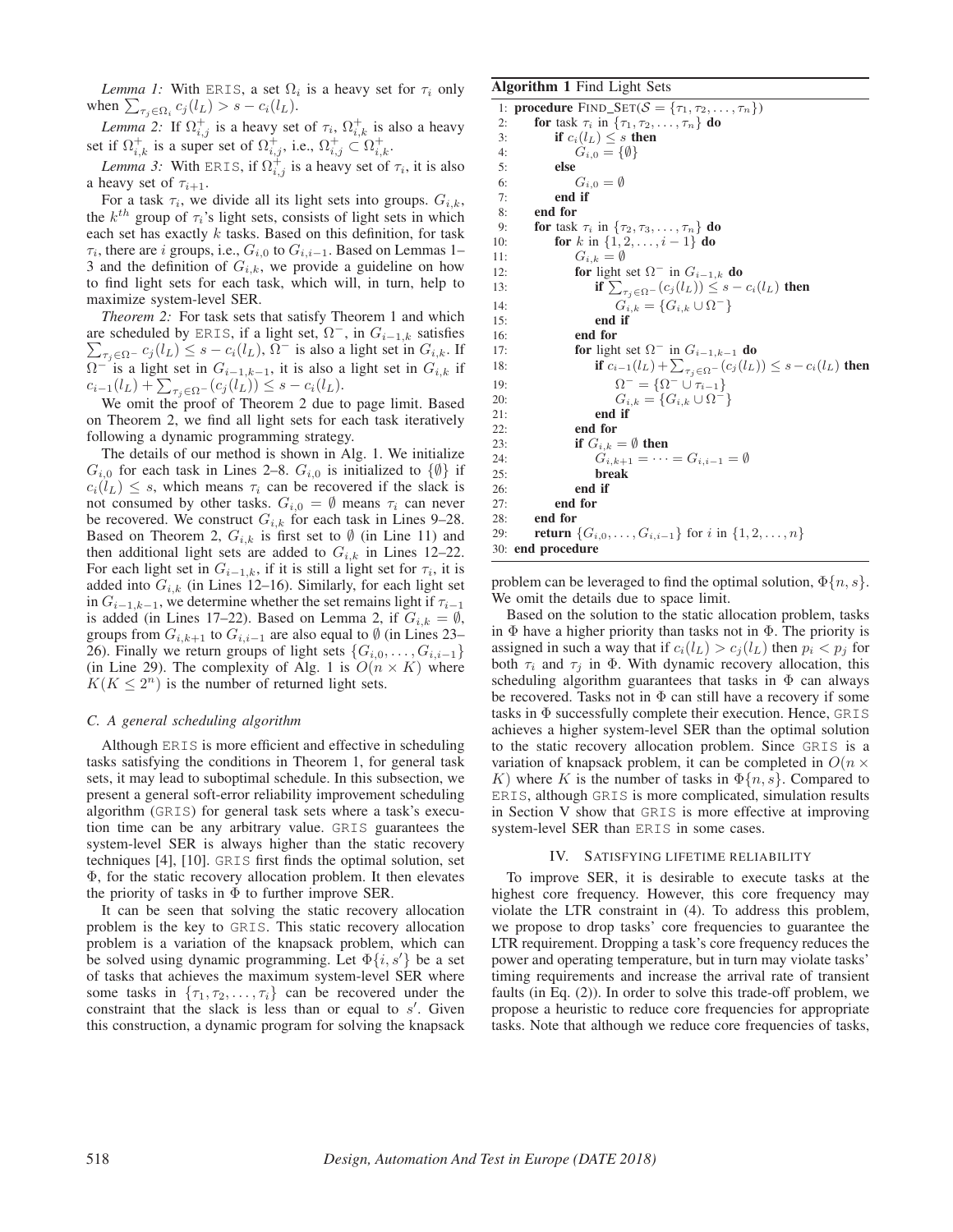recoveries always execute at the highest core frequency. Since the probability that a task fails is very low, running a recovery at the highest core frequency does not significantly impact long-term LTR.

We consider the LTR due to both operating temperature and thermal cycling. Reducing core frequencies for tasks is effective in reducing the operating temperature but may introduce thermal cycles. For the task model and dynamic recovery allocation technique under consideration, a core is only active in the earlier part of a period. Hence, if all tasks are running at the same frequency, there is only one thermal cycle in each period. However, if the frequency of task  $\tau_i$  is lower or higher than both  $\tau_{i-1}$  and  $\tau_{i+1}$ , more thermal cycles may be introduced. Hence, we aim to reduce the core frequencies of tasks while avoiding additional thermal cycles.

Reducing a task's core frequency increases its execution time and reduces both its SER and available slack. This task, in the end, has a higher failure probability and is more likely to consume slack for recovery. Since a high-priority task first consumes slack to recover, and may affect the reliability of low-priority tasks, we adopt the general principle that highpriority tasks execute at the highest frequency while lowering the core frequency of low-priority tasks. We present a method to choose a task to reduce its core frequency in such a way that doing so maximizes the power saving and minimizes the influence on other tasks' reliability. We define  $\Re_i(l_i = j, l_i = k)$ as the power-time ratio of  $\tau_i$  when reducing core frequency from the  $j^{th}$  to the  $k^{th}$  level,

$$
\Re_i(l_i = j, l_i = k) = \frac{\rho_i(l_i = j) - \rho_i(l_i = k)}{c_i(l_i = k) - c_i(l_i = j)},
$$
\n(10)

where  $\rho_i(l_i = j)$  and  $c_i(l_i = j)$  are power consumption and worst-case execution time, respectively, when  $\tau_i$  running at the *j*<sup>th</sup> frequency level. For a given schedule  $S = \{\tau_1, \ldots, \tau_n\}$ where  $\tau_1$  has the highest priority and  $\tau_n$  has the lowest one, we reduce the core frequencies of appropriate tasks (see Alg. 2). We iteratively reduce tasks' core frequencies until the MTTF is larger than a given threshold (in Lines 3–11). In each iteration, we select the task such that reducing one level of this task's core frequency achieves the largest  $\Re$  and does not violate the deadline constraint. Meanwhile, in order to avoid introducing more thermal cycles, we only select the task that has a higher core frequency than low-priority tasks, i.e.,  $f_i > f_{i+1}$  (in Line 5). After reducing the selected task's (i.e.,  $\tau_t$ 's) core frequency level, *l*t, a new MTTF and slack *s* are calculated (in Line 10). This algorithm costs at most  $n \times L$  iterations to find appropriate frequencies for tasks.

# V. EVALUATION

We evaluate the proposed RIF by conducting simulations and comparing it with existing approaches.

# *A. Simulation setup*

We compared RIF with two representative approaches: generalized shared recovery approach (GSR) [4] and partial replication and speedup approach (PRS) [10]. GSR is composed of two modules; one allocates recovery and the other reduces core frequency to minimize power consumption. We

# Algorithm 2 Frequency Reduction

1: **procedure** FREQ RED $(S)$ 2:  $\Re_{\text{max}} = 0, \tau_t = \tau_n$ <br>3: **while**  $MTTF_{sus} <$ 3: while  $MTTF_{sys} < MTTF_{TH}$  do<br>4: for  $\tau_i \in {\tau_1, \ldots, \tau_{n-1}}$  do 4: **for**  $\tau_i \in \{\tau_1, ..., \tau_{n-1}\}$  **do**<br>5: **if**  $s > c_i(l_i - 1) - c_i(l_i)$ if  $s > c_i(l_i - 1) - c_i(l_i)$  and  $\Re_i(l_i, l_i - 1) > \Re_{\max}$ and  $f_i > f_{i+1}$  then 6:  $\Re_{\text{max}} = \Re_i(l_i, l_i - 1)$ 7:  $\tau_t = \tau_i$ 8: end if 9: **end for**  $f_t(l_t) =$  $f_t(l_t) = f_t(l_t - 1)$  and update s and  $MTTF_{sys}$ 11: end while 12: end procedure

kept the first GSR module but replaced the second module with Alg. 2 to satisfy the LTR constraint. PRS is a greedy algorithm based approach to maximize the minimum of LTR and SER by allocating recoveries offline. We evaluated RIF with ERIS in Section III-B (RIF-ERIS) and with GRIS in Section III-C (RIF-GRIS). The probability of failure (PoF), which is defined as  $1-R<sub>sys</sub>$ , is used as a metric for comparison. We also set  $\lambda_L = 10^{-6}$  and  $d = 3$  (in Eq. (2)) [10]. Note that  $\lambda_L$  and *d* may have different values for different hardware platforms, but the improvement of RIF is independent of their values.

The comparisons were conducted on a simulator, which is constructed based on a Nvidia's Jetson TK1 board [13]. The operating temperature is calculated using an resistancecapacitance thermal modeling tool and thermal parameters are extracted from the TK1 board [16]. We specified two different configurations for the task set. In the first configuration, a task set is composed of randomly generated tasks whose execution time is random in the range of 0.75–1.25 seconds. The second configuration is same as in an existing work [16] where the task set is composed of tasks from the MiBench [14].

# *B. Simulation results*

We first compared RIF to GSR and PRS when the task set is composed of 5 randomly generated tasks (see Fig. 1). RIF-ERIS and RIF-GRIS have similar performance, and both of them achieve a lower PoF than GSR and PRS in all cases. Compared to PRS, RIF, either with ERIS or with GRIS, allocates more recoveries to tasks and the average PoF of RIF is about of 83%, 0.0009%, 0.0007%, 0.0003%, and 0.0002% of PRS for slack lengths of 1.0 s, 1.5 s, 2.0 s, 2.5 s, and 3.0 s. Compared to GSR, the average PoF of RIF is about 71%, 0.0007%, 0.0005%, 0.0008%, 48%. This simulation shows that although very short slack weakens the benefits of RIF, it achieves a lowest PoF in all cases but GSR is effective only when the slack is large.

We extended our evaluation of RIF when the workload is heavy (see Fig. 2(a)) and when a task's execution time does not follow any distributions (see Fig. 2(b)). In Fig. 2(a), the average PoF of RIF is only 75%, 0.005%, 0.004%, 0.001%, and 19% of GSR, and 91%, 0.006%, 0.005%, 0.002%, and 0.001% of PRS, respectively. In Fig. 2(b), RIF and PRS achieve similar PoFs since the execution times of some tasks are very short and both RIF and PRS can allocate recoveries. Thanks to the dynamic recovery allocation technique, RIF can